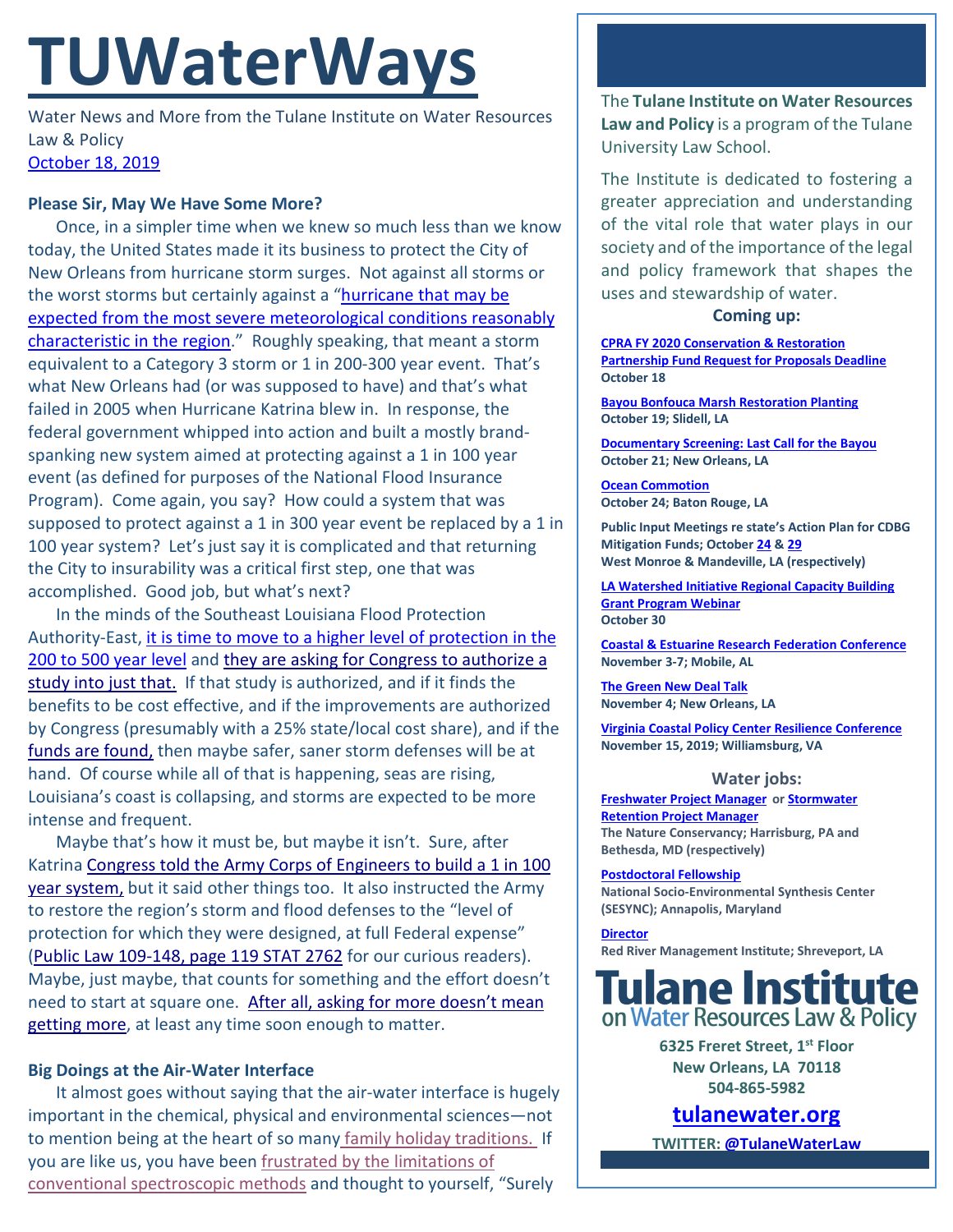there has to be a simpler computational approach to calculating the time-dependent, frequency-resolved vibrational sum-frequency generation spectrum (TD-vSFG) of the air-water interface." If we have said that once, we have said it a hundred times. As if in response, [the current issue of the Journal](https://www.nature.com/articles/s42004-019-0220-6) *Nature* brings welcome news from authors Ojha, Kaliannan and Kühne of just such a technique. It is about time. We could explain it to you but you will learn it better if you read it for yourself.

## **Meanwhile, in the Buckeye State . . .**

[Red may have been the color that bummed the Beatles out](https://www.youtube.com/watch?v=Rs2VaWBB1Go) but if you live up Cincinnati way it is probably blue and green that have you depressed. Because blue and green are the colors that the algae wore as the Ohio [flowed by your door.](https://www.wcpo.com/news/local-news/algal-bloom-in-ohio-river-is-growing-larger-still-posing-health-risk) It is true, yes it is its true. Though normally associated with lakes, ponds, and coastal waters, rivers are not immune from pesky algal blooms, particularly when the temperatures and nutrients are up but the flows are down. So far, the algal blooms are not posing an immediate threat to human health but officials in Hamilton County are keeping tabs on the situation, a task undoubtedly made harder by the mystery of the [abduction of the bust of Ohio icon Orville Wright.](https://myfox8.com/2019/10/15/bust-of-orville-wright-stolen-from-wright-brothers-national-memorial-has-been-found/) So far no links have been drawn between the two situations but the investigations remain open.

#### **And You Thought the Food and Seats were Bad**

Sometimes we get so tired of dealing with the frequent boil water advisories that our crumbling water infrastructure blesses us with that we just want to [hop on the next plane out of town,](https://www.youtube.com/watch?v=rMogywaLON0) kick back and relax in our airborne cocoon of comfort. Ever feel that way too, like you'd [like to see America?](https://upload.wikimedia.org/wikipedia/en/c/c4/Supertramp_-_Breakfast_in_America.jpg) Well, if you do, you might want to avoid the tap water—which is often used to brew tea and coffee—since it may be way worse than your tap water at home. Or so suggests a [report](https://www.dietdetective.com/airline-food-investigation-2018-19/) from Diet Detective and the Hunter College NYC Food Policy Center at City University of New York that sampled water on a wide range of national and regional airlines. The results? Not good, at least not if complying with [Aircraft Drinking Water Rule](https://www.epa.gov/sites/production/files/2015-10/documents/aircraft_drinking_water_rule_training_part_1_introduction_pdf.pdf) is the goal. Even worse if a "helpful" level of cooperation was expected from the airlines. While a few airlines stood out (kudos Piedmont, Alaska Air, and Allegiant) most of the rest got ratings that ranged from less than stellar to awful. The bottom line according to the report: Don't [drink tea or coffee](https://media1.tenor.com/images/5e5dd7c2e2dc9f76be32bbbeb5dc55a0/tenor.gif?itemid=7737622) or even wash your hands on a plane, and never drink the tap water. Geez, we could have done that at home.

## **The Adult Version of a Science Fair Project**

The Louisiana Coastal Protection and Restoration Authority (CPRA) is accepting project ideas that Louisiana citizens, governmental bodies, and concerned organizations would like to see evaluated and considered for possible inclusion in the next *Comprehensive Master Plan for a Sustainable Coast* that will be submitted to the Louisiana Legislature in 2023. New projects can be proposed by any source, including academia, parishes, elected officials, agencies, NGOs, landowners, business/industry, and the general public. Emphasis should be on projects that continue to provide benefit in the face of sea level rise and subsidence without continued maintenance, those that make a contribution to maintaining estuarine gradients in future decades, and those that provide storm surge-based risk reduction at the community or regional scale. Check out the New Project Development Program Guidelines and Criteria [here.](http://coastal.la.gov/wp-content/uploads/2018/09/MP23-Project-Development-Solicitation2_Guidelines-and-Criteria_10_16_2019.pdf)

All proposals must be delivered electronically (PDF format) to MasterPlan@la.gov or mailed to the 2023 Coastal Master Plan Project Development Program at P.O. Box 44027, Baton Rouge, Louisiana, 70804 and received by February 14, 2020 (inclusion of Valentine's Day cards with project proposals is optional). Questions may be directed to MasterPlan@la.gov. Please include "2023 Coastal Master Plan Project Development" in the subject line of the email. Proposals should be no more than seven pages (one page for the Cover Sheet and Contact Information, three pages for Project Description, one page for the Map, and one to two pages for Project Attributes).

#### **A Friendly Reminder**

A couple weeks ago, TUWW had an **announcement** about submitting public comments regarding the state's [draft Action Plan](https://www.doa.la.gov/OCDDRU/Action%20Plan%20Amendments/Mitigation/2019-09-27_CDBG-MITAP_Draft_v1.1.pdf) for spending \$1.2 billion in [Community Development Block Grant Mitigation funds.](https://files.hudexchange.info/resources/documents/FR-6109-N-02-CDBG-Mitigation-Notice.pdf) The draft Action Plan, which describes the state's approach to funding projects, data collection, modeling and policy measures, aligns with the [Louisiana Watershed Initiative'](https://watershed.la.gov/)s long-term resilience objectives. The public comment